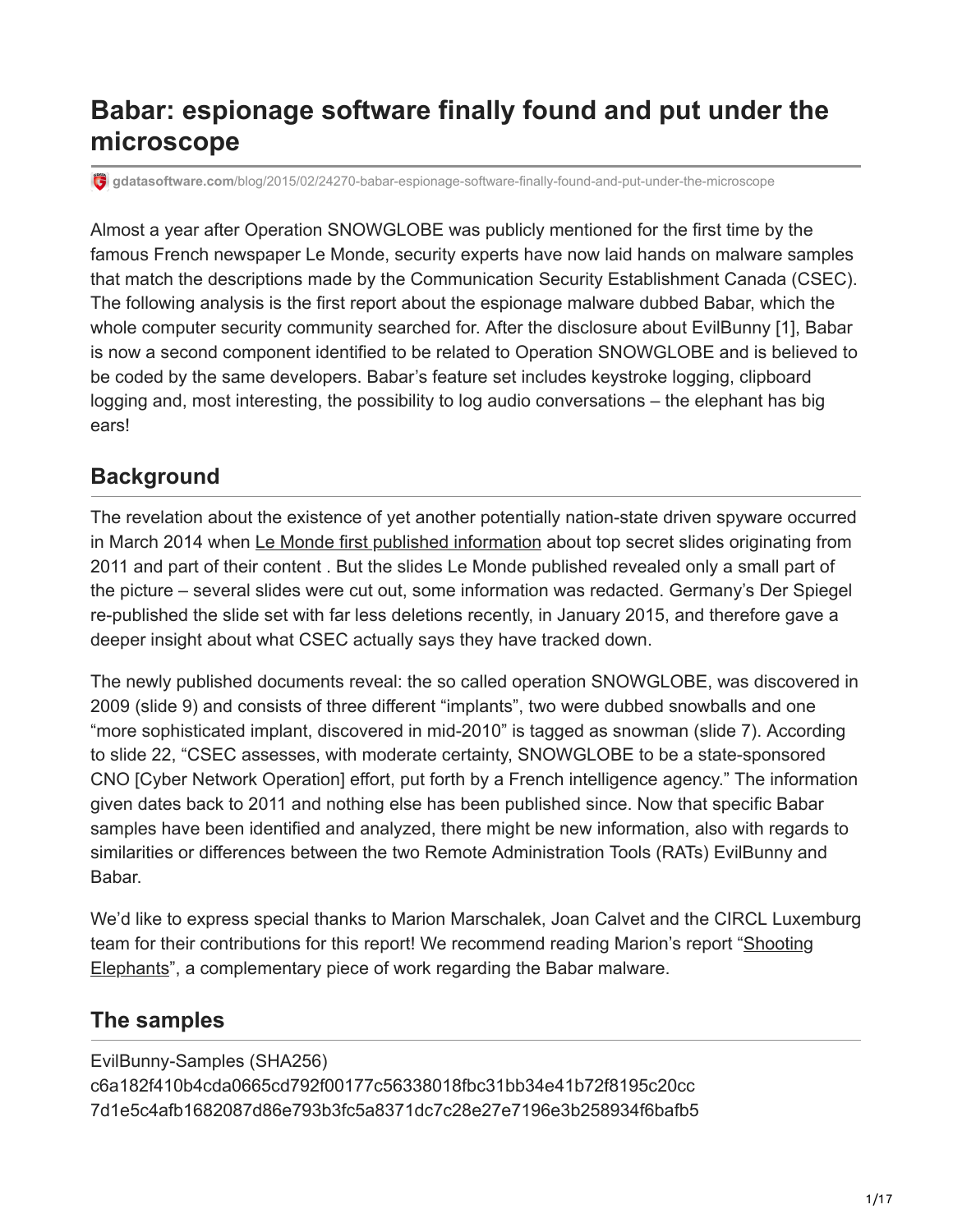7bfc135194d3e5b85cbe46ed1c6f5e21dbe8f62c0a3ef56245b2d6500fc3a618 be14d781b85125a6074724964622ab05f89f41e6bacbda398bc7709d1d98a2ef

Babar-Samples (SHA256, Dropper and Payload) c72a055b677cd9e5e2b2dcbba520425d023d906e6ee609b79c643d9034938ebf: Dropper

82e6f9c10c7ba737f8c79deae4132b9ff82090ccd220eb3d3739365b5276c3c8: Dropper

aa73634ca325022dd6daff2df30484ec9031939044cf4c2a004cbdb66108281d: Payload (perf\_585.dll)

57437a675cae8e71ac33cd2e001ca7ef1b206b028f3c810e884223a0369d2f8a: Payload: (dump21cb.dll)

G DATA's security solutions detect all analyzed samples.

## **The malware names: are the coders cartoonists?**

Looking at the compilation path stored in the binary, we can identify the internal name of the projects:

C:\Users\user\Desktop\bunny 2.3.2\Release\Transporter2.pdb

C:\Documents and Settings\admin\Desktop\Babar64\Babar64\obj\DllWrapper Release\Release.pdb

Furthermore, a command and control server of an EvilBunny sample also mentioned the sample project name: hxxp://1.9.32.11/bunny/test.php?rec=nvista.

## **Identifying the malware described in CSEC slides**

The following indicators underline the assumption that the EvilBunny and Babar samples analyzed match the ones described in the leaked Snowden documents, in the order of the slides. Nevertheless, some differences are listed at the end:

### **Match: Typographical error – slide 8**

CSEC mentioned a typo, committed by the malware authors. In the user agent, instead of using the string MSIE (MicroSoft Internet Explorer), the malware uses the string MSI. The malware does not use the browser to communicate; the request was inserted manually by the developer who made a mistake. We found this exact same mistake in EvilBunny and Babar samples:

```
paul@gdata:~/babar$ strings -a perf_585.dll | grep "MSI "
User-Agent: Mozilla/4.0 (compatible; MSI 6.0; Windows NT 5.1; .NET CLR 1.0.3705; .NET CLR
1.1.4322)
User-Agent: Mozilla/4.0 (compatible; MSI 6.0; Windows NT 5.1; .NET CLR 1.0.3705; .NET CLR
1.1.4322)
```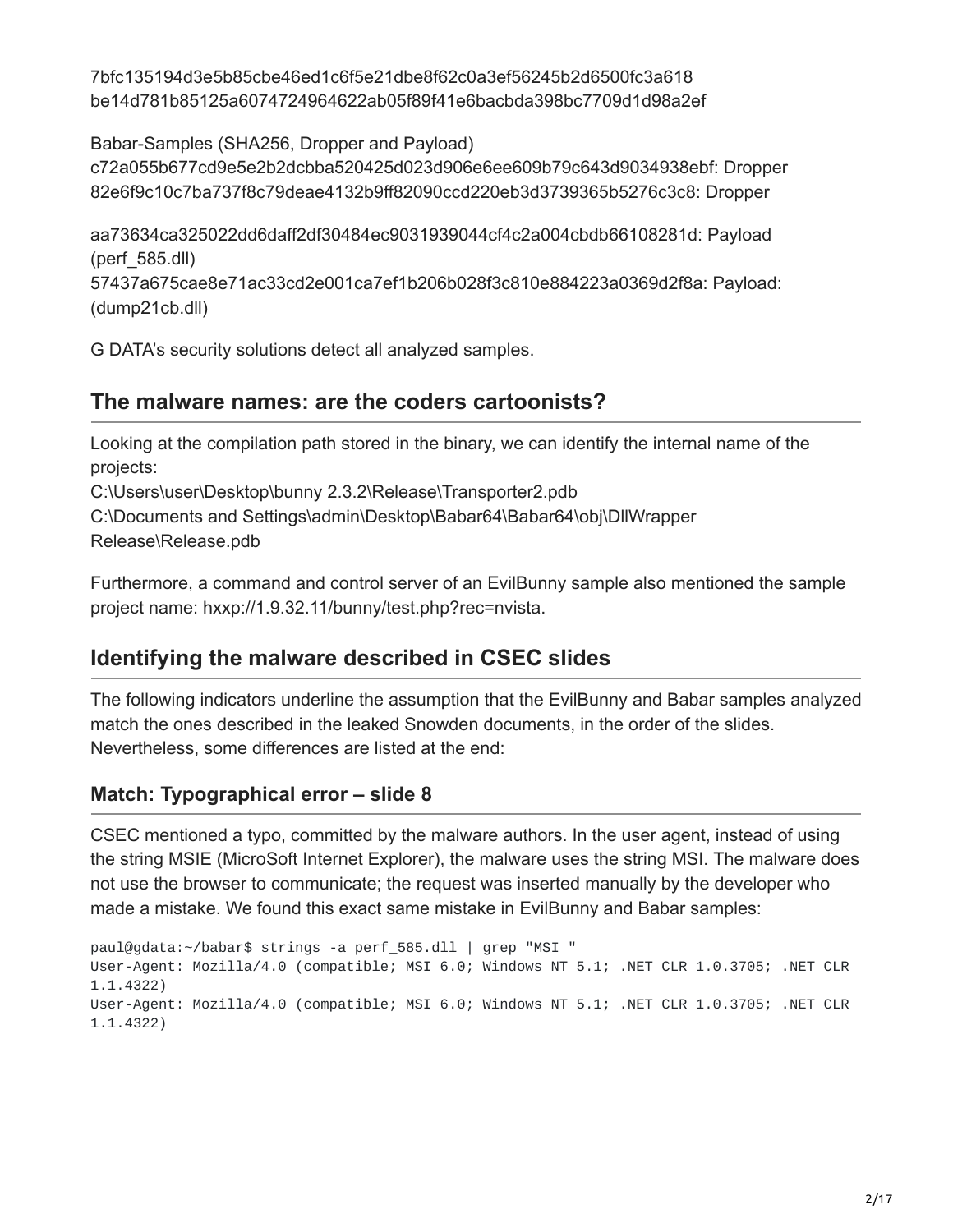#### Overall Classification: TOP SECRET // COMINT // REL TO CAN, AUS, GBR, NZL, USA



Centre de la sécurité<br>des télécommunications Canada

## **SNOWBALL Beacons**





Meaning/decrypt

a 32-byte checksum beacon size in bytes Description field. Values can be: flag, segment, len

Login/Domain (owner): SYSTEM/AUTORITE NT (user) Computer name: EXPORT Organization (country):<br>(France) OS version (SP): 5.1 (Service Pack 3) Default browser: iexplore.exe IE version: Mozilla/4.0 (compatible; MSIE 6.0; Win32) Timeout:<br>3600(min)4800(max) First launch: 07\30\2009 12:29:37 Last launch : 11\20\2009 10:32:42 Mode: Service |<br>Rights: Admin | UAC: N/A ID: 08184

User-Agent: Mozilla/4.0 (compatible; MSI 6.0; Windows NT 5.1; .NET CLR 1.0.3705; .NET CLR 1.1.4322)



#### **Match: Internal name: Babar – slide 18**

Within the documents leaked by Snowden, the CSEC mentioned the internal name of the malware: Babar. In the malware samples analyzed the internal name is the same, as mentioned before.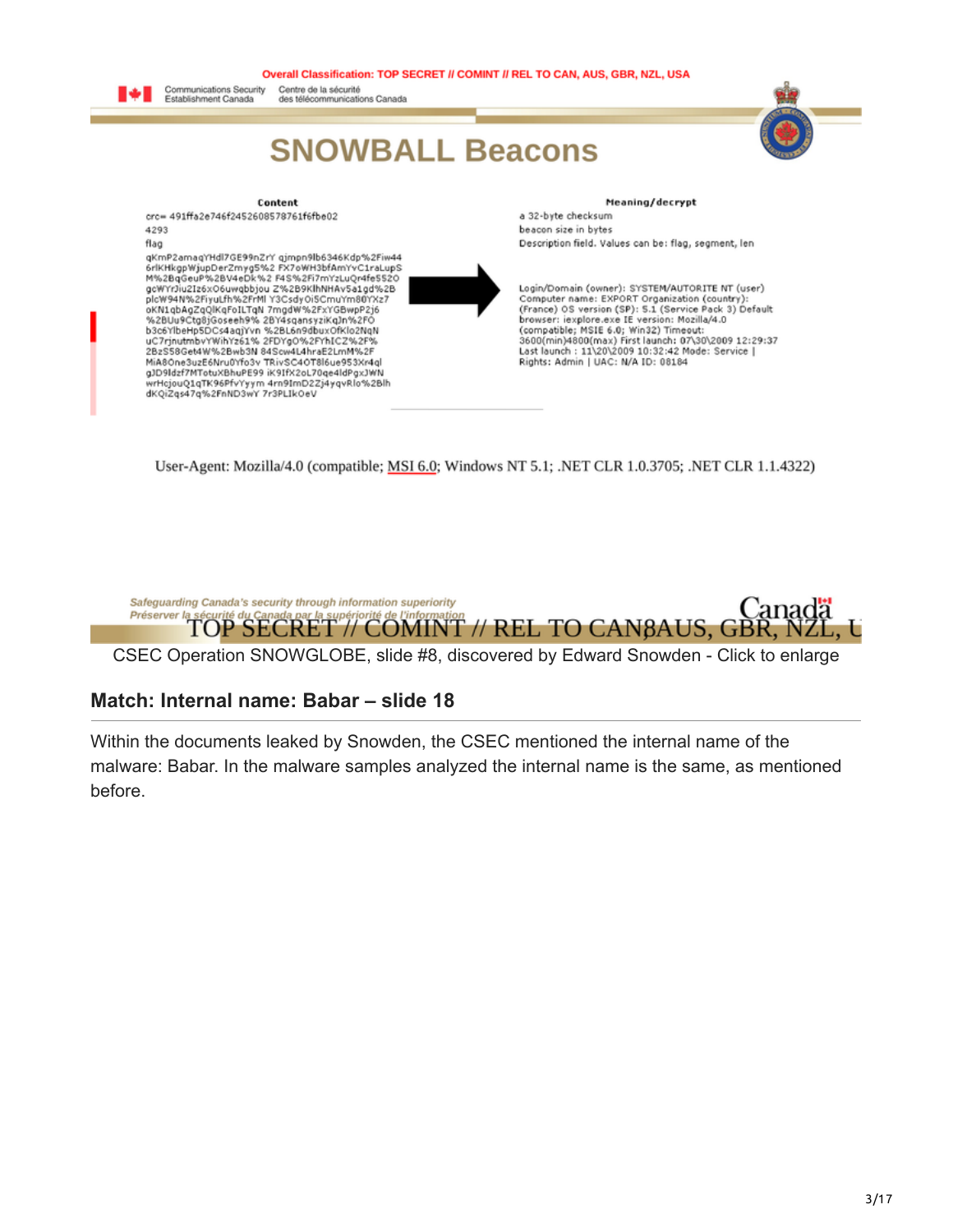

- ntrass.exe  $\bullet$ 
	- $-$  DLL Loader uploaded to a victim as part of tasking seen in collection
	- Internal Name: Babar
	- Developer username: titi
- Babar is a popular French children's television show
- Titi is a French diminutive for  $\bullet$ Thiery, or a colloquial term for a small person





#### **Match: Locale option – slide 19**

The CSEC mentioned the locale option "**fr\_FR**" during the spear-phishing attack. In the EvilBunny samples, during the HTTP queries to the command and control servers the Accept-Language parameter is set to "**fr**".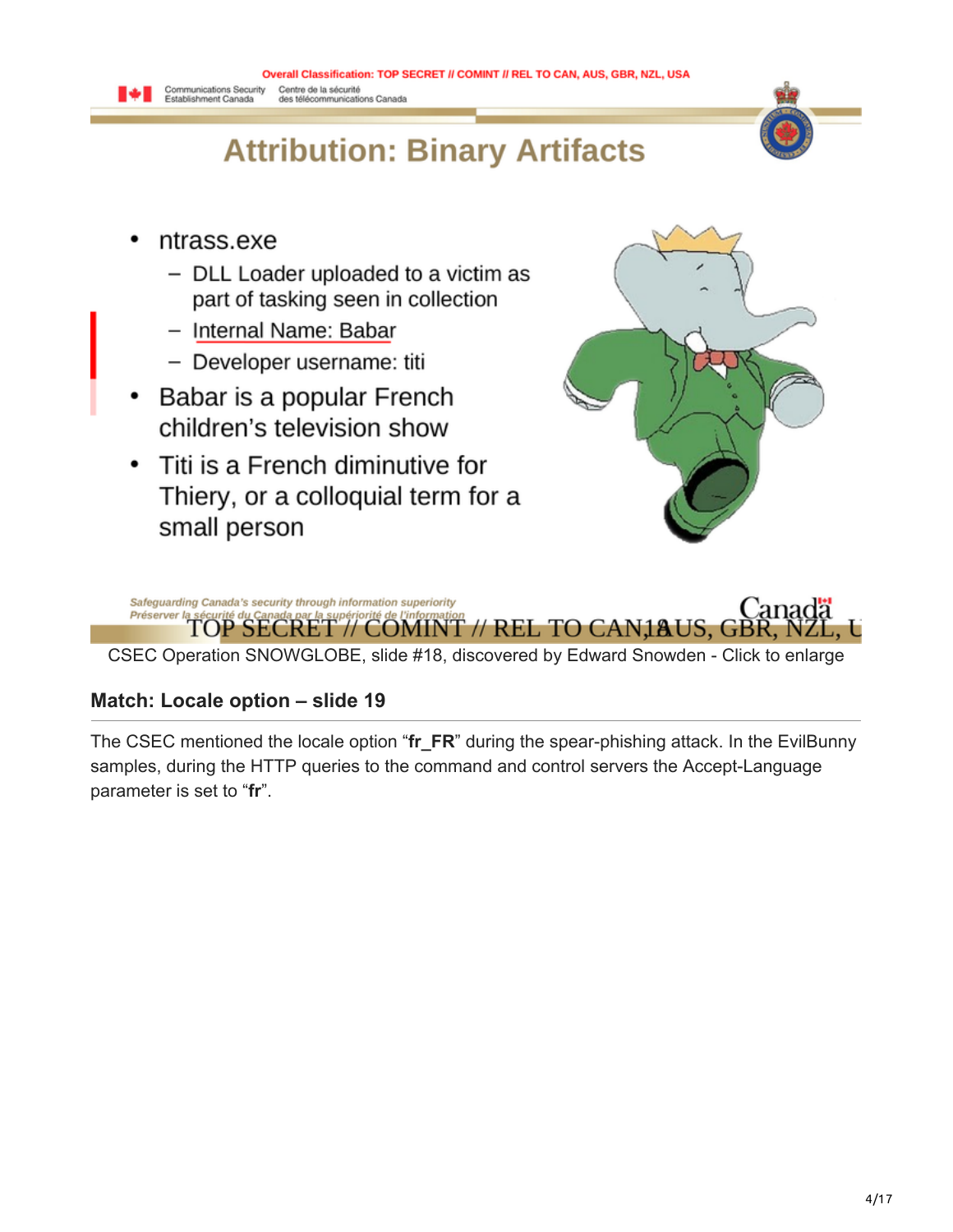# **Attribution: Language**



- $\bullet$ ko used instead of  $kB$  – a quirk of the French technical community
- English used throughout C2 interface, BUT phrasing and word choice are not typical of a native English speaker
	- An attempt at obfuscation?
- Locale option of artifact within spear-phishing attack set to "fr FR"



### **Match: English language – slide 19**

Also on the slide 19, the CSEC mentioned that the command and control interface is in English but the choice of words is not typical for a native English speaker. We found English mistakes in EvilBunny and Babar samples, such as this example from Babar:

!!!EXTRACT ERROR!!!File Does Not Exists-->[%s]

### **Difference: Infrastructure – slide 10**

The CSEC documents reveal that scripts called "**outbase.php**" and "**register.php**" were found on infrastructure domains, "in a directory under root domain". The scripts found in the samples analyzed were named "**index.php**" in a deeper directory.

### **Difference: Developer username: titi – slide 18**

The developer's username in the Babar samples analyzed is admin instead of titi as mentioned in the Snowden documents. The Bunny samples reveal user as the developer's username.

## **Comparing EvilBunny to Babar**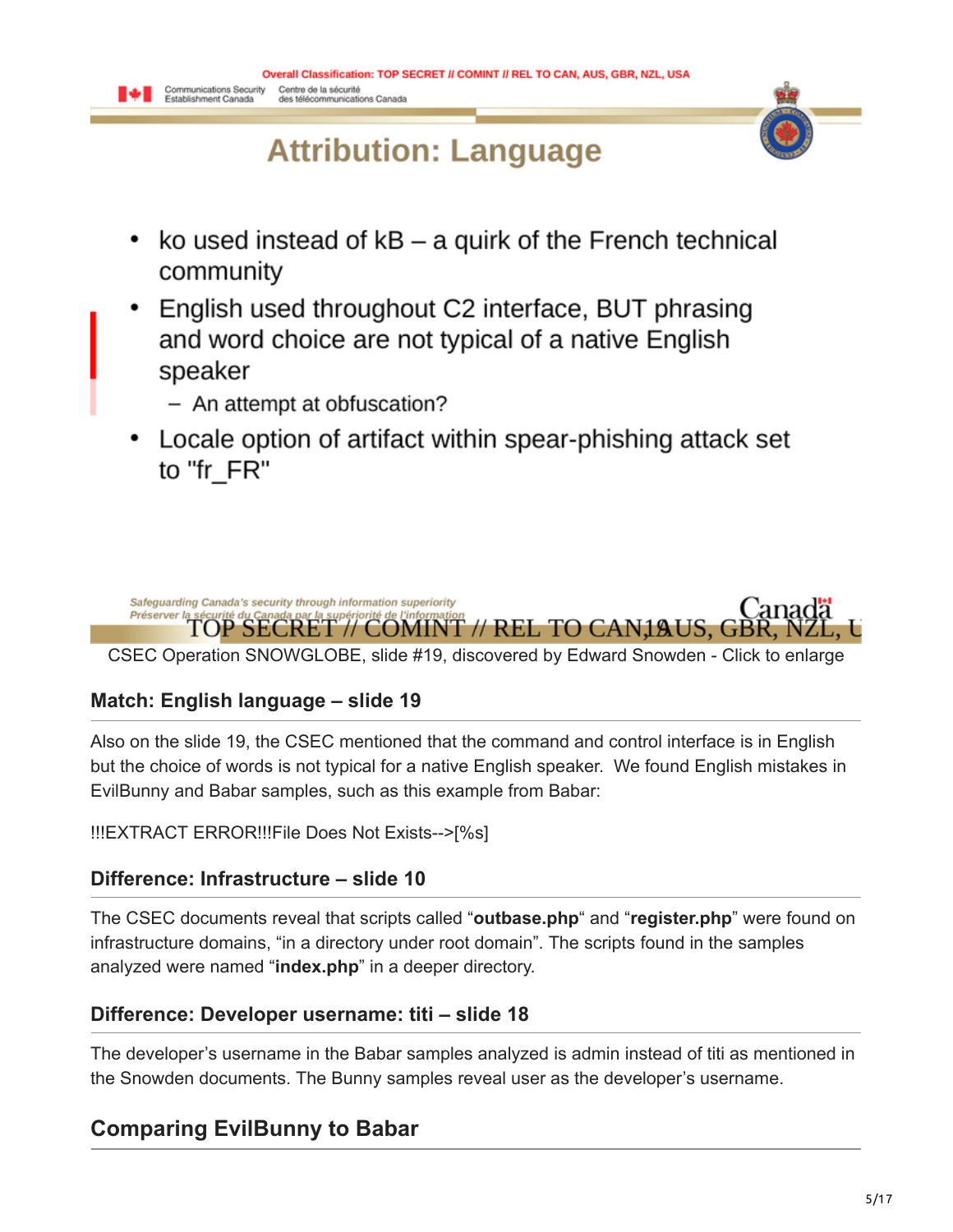We believe that both malware species belong to the mentioned operation SNOWGLOBE and the following chapter will describe similarities and differences:

## **Typing error**

As mentioned previously, a typo has been found within EvilBunny and Babar, within the user agent string. This mistake can be the result of a copy/paste error or due to the use of the same library inside the two samples.

### **Antivirus detection**

The first task for both, EvilBunny and Babar, is to list the installed antivirus software. They use the exact same technique to fulfill this task: WMI, the Windows Management Instrumentation.

WMI is an interface provided by Microsoft to get information about and notifications from the system. The users can use WMI by using VBScript, PowerShell or C++ language. To detect the name of the antivirus solution installed and registered, the malware opens one of the following Windows Security Center WMI providers:

- **ROOT\SecurityCenter** (for operating systems before Windows Vista)
- **ROOT\SecurityCenter2** (Windows Vista and newer OS)

The analyzed malware includes the two providers and the two versions of operating system (pre-Vista and post-Vista). Microsoft provides an SQL-like system to perform queries using the WMI. This system is called WMI Query Language (short WQL). The malware performs the following query:

SELECT \* FROM AntiVirusProduct

#### **Here is the description of the antivirus object:**

```
class AntiVirusProduct
{
string companyName; // Vendor name
string displayNam; // Application name
string instanceGuid; // Unique identifier
boolean onAccessScanningEnabled; // Real-time protection
boolean productUptoDate; // Definition state
string versionNumber; // Application version
}
```
The malware checks the following entries: **productUpToDate**, **versionNumber** and the **displayName**. The malware checks whether the SHA-256 of the first word of the **displayName** is equal to a predefined list. Looking at several samples, the content of this list varies. Here is one example of a list [Updated on February 19, 2015):

| ab6ed3db3c243254294cfe431a8aeada28e5741dfa3b9c8aeb54291fddc4f8c3  | (AhnLab)  |
|-------------------------------------------------------------------|-----------|
| _b3fe0e3a3e3befa152c4237b0f3a96ffaa44a2d7e1aa6d379d3a1ab4659e1676 | (AntiVir) |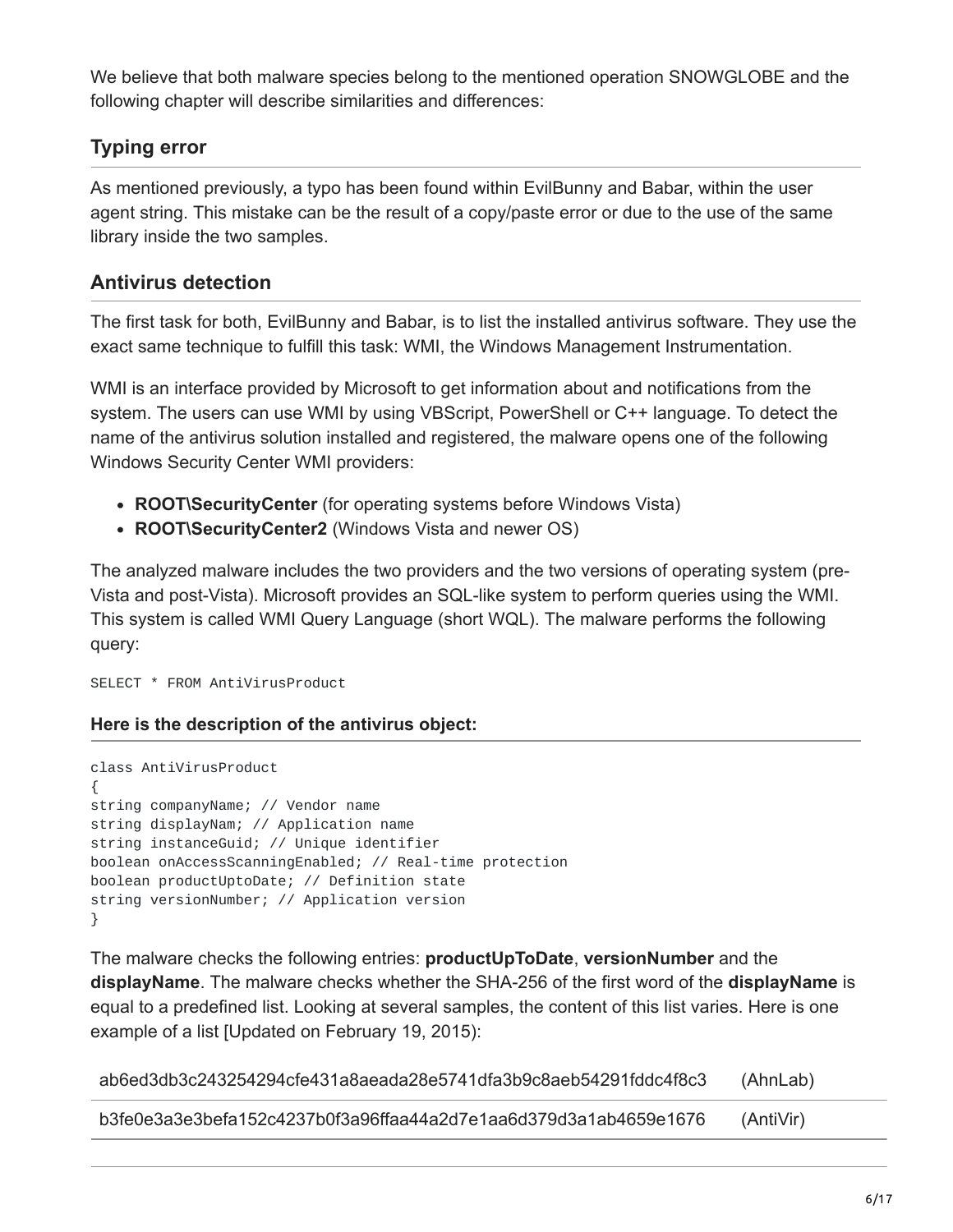| c0ffcaf63c2ca2974f44138b0956fed657073fde0adeb0b1c940b5c45e8a5cab | (avast!)           |
|------------------------------------------------------------------|--------------------|
| 249a90b07ed10bd0cd2bcc9819827267428261fb08e181f43e90807c63c65e80 | (AVG)              |
| 4b650e5c4785025dee7bd65e3c5c527356717d7a1c0bfef5b4ada8ca1e9cbe17 | (CA)               |
| c8e8248940830e9f1dc600c189640e91c40f95caae4f3187fb04427980cdc479 | (DoctorWeb)        |
| 97010f4c9ec0c01b8048dbad5f0c382a9269e22080ccd6f3f1d07e4909fac1a5 | (F-PROT)           |
| aa0ad154f949a518cc2be8a588d5e3523488c20c23b8eb8fafb7d8c34fa87145 | (F-Secure)         |
| 333e0a1e27815d0ceee55c473fe3dc93d56c63e3bee2b3b4aee8eed6d70191a3 | (G)                |
| d4634c9d57c06983e1d2d6dc92e74e6103c132a97f8dc3e7158fa89420647ec3 | (InternetSecurity) |
| 977781971f7998ff4dbe47f3e1d679f1941b3237d0ba0fdca90178a15aec1f52 | (Jiangmin)         |
| f1761a5e3856dceb3e14d4555af92d3d1ac47604841f69fc72328b53ab45ca56 | (Kaspersky)        |
| a48be88bed64eff941be52590c07045b896bc3e87e7cf62985651bbc8484f945 | (McAfee)           |
| 2bc42b202817bdab7d49506d291e3d9624ae0069087a8949c8fcb583c73772b1 | (Norton)           |
| 0d21bd52022ca7f7e97109d28d327da1e68cc0bedd9713b2dc2b49d3aa104392 | (Online)           |
| 0d21bd52022ca7f7e97109d28d327da1e68cc0bedd9713b2dc2b49d3aa104392 | (Online)           |
| f7d9ea7f3980635237d6ea58048057c33a218f2670e0ff45af5f4f670e9aa6f4 | (Panda)            |
| 522e5549af01c747329d923110c058b7bb7e112816de64bd7919d7b9194fba5b | (Rising)           |
| 4db3801a45802041baa44334303e0498c2640cd5dfd6892545487bf7c8c9219f | (ThreatFire)       |
| 9e217716c4e03eee7a7e44590344d37252b0ae75966a7f8c34531cd7bed1aca7 | (Trend)            |
| e1625a7f2f6947ea8e9328e66562a8b255bc4d5721d427f943002bb2b9fc5645 | (VirusBuster)      |
| 588730213eb6ace35caadcb651217bfbde3f615d94a9cca41a31ee9fa09b186c | (ZoneAlarm)        |
| b39be67ae54b99c5b05fa82a9313606c75bfc8b5c64f29c6037a32bf900926dd | $\left( \right)$   |
| a7f9b61169b52926bb364e557a52c07b34c9fbdcd692f249cd27de5f4169e700 | $\left( \right)$   |
| 1ba035db418ad6acc8e0c173a49d124f3fcc89d0637496954a70e28ec6983ad7 | $\left( \right)$   |

The identified hashes correspond to the strings of well-known commercial antivirus products. The hash (G) stands for G DATA software solutions. The hashes mentioned before the empty brackets have not yet been identified.

## **API obfuscation**

#### **Both cases:**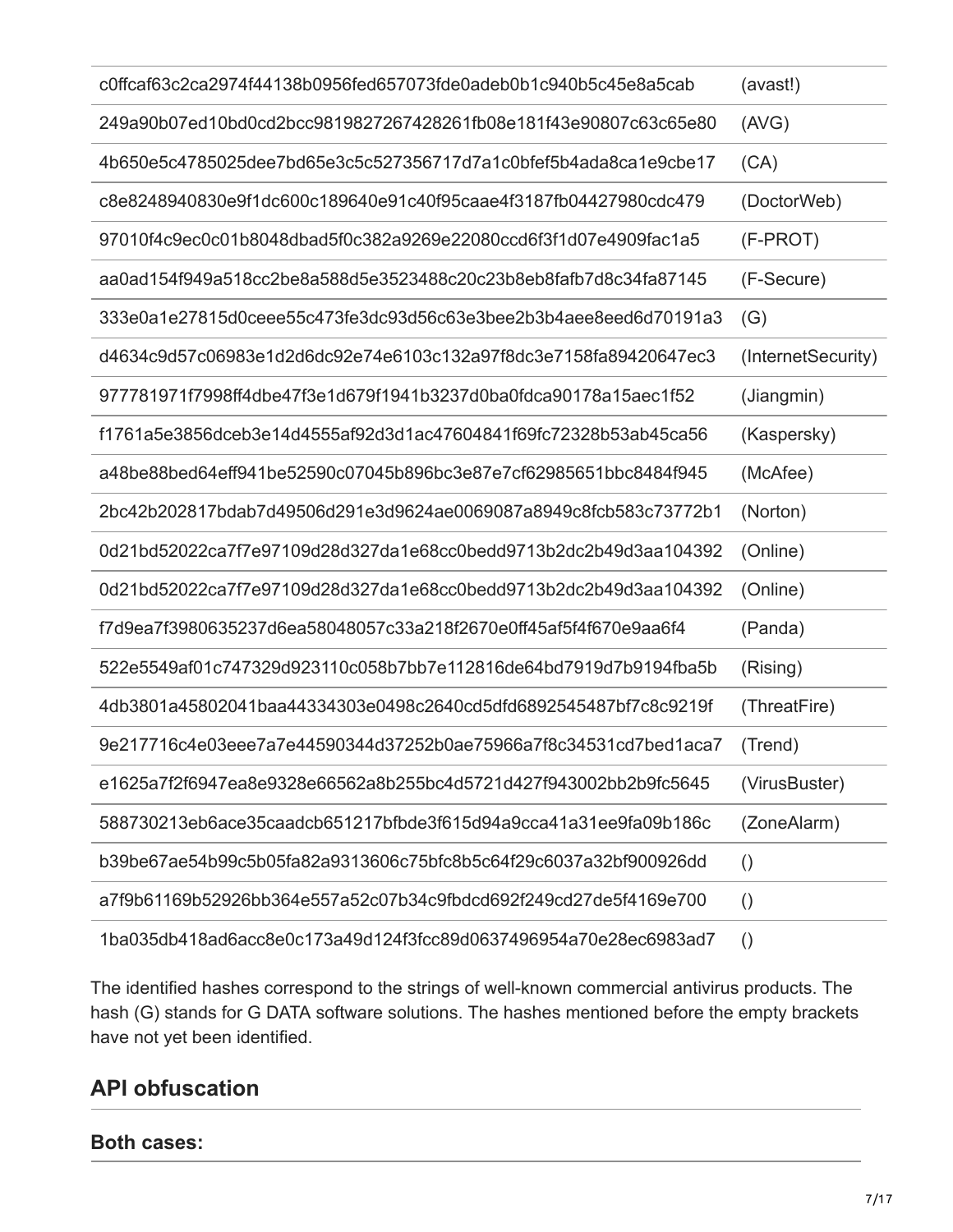The two malicious programs both use API obfuscation in order to make the analysis more complicated. The purpose is to execute a Microsoft Windows API without naming it. On our cases, the approach is the same in both malware families: when the malware needs to execute an external function (from a dynamic library), it uses a kind of "hash" instead of using the function name. The "hash" is provided to an internal function, this function establishes the relation between the "hash" and the address of the function. At the end, the address is executed. The only difference between EvilBunny and Babar, when it comes to API obfuscation, is the internal function used to establish the relation. An example below (where the "hash" is 0x46318AD1):



### **EvilBunny case:**

On EvilBunny samples, the malware realized a kind of Cyclic Redundancy Check (short CRC) of every exported function name of the desired dynamic library. If the "CRC" of a function's name matches the value of the "hash", the malware knows that it is the function to be executed. Here is the "CRC" loop: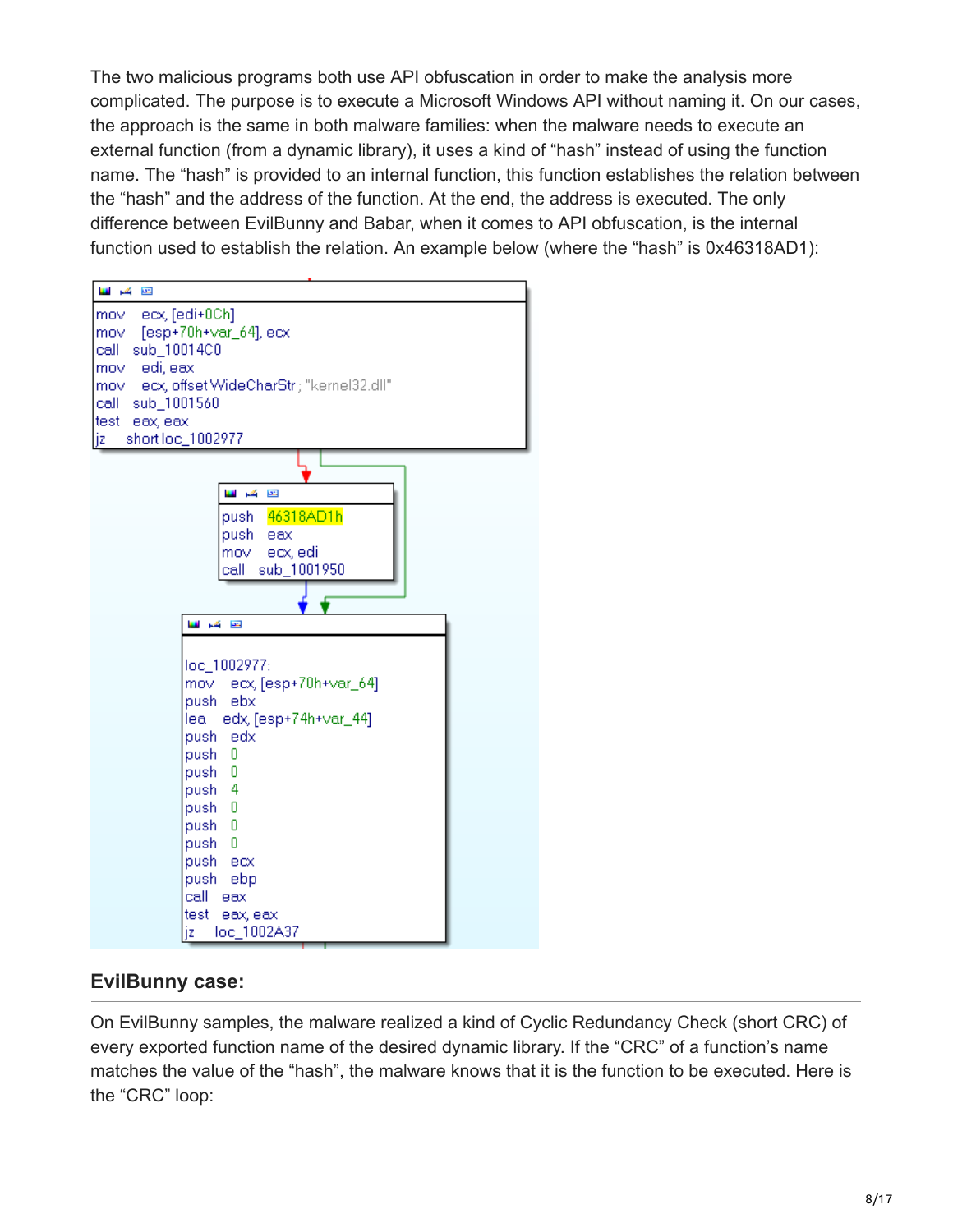

#### **This loop can be represented by the following python script:**

```
#!/usr/bin/python
CRC = 0function = "CreateProcessW"
for i in list(function)
key = rolls2 (CRC, 7)CRC = ord(i)^{\wedge}keyprint function+": 0x%08x" % (CRC)
```
#### **Here is the output of the script:**

```
CreateProcessW: 0x46318ad1
```
The hexadecimal value is the same as the value in our screenshot, so the executed function will be **CreateProcessW()**. With this script, we can easily create a correlation table to generate the hexadecimal value for each and every function available in the library **kernel32.dll**: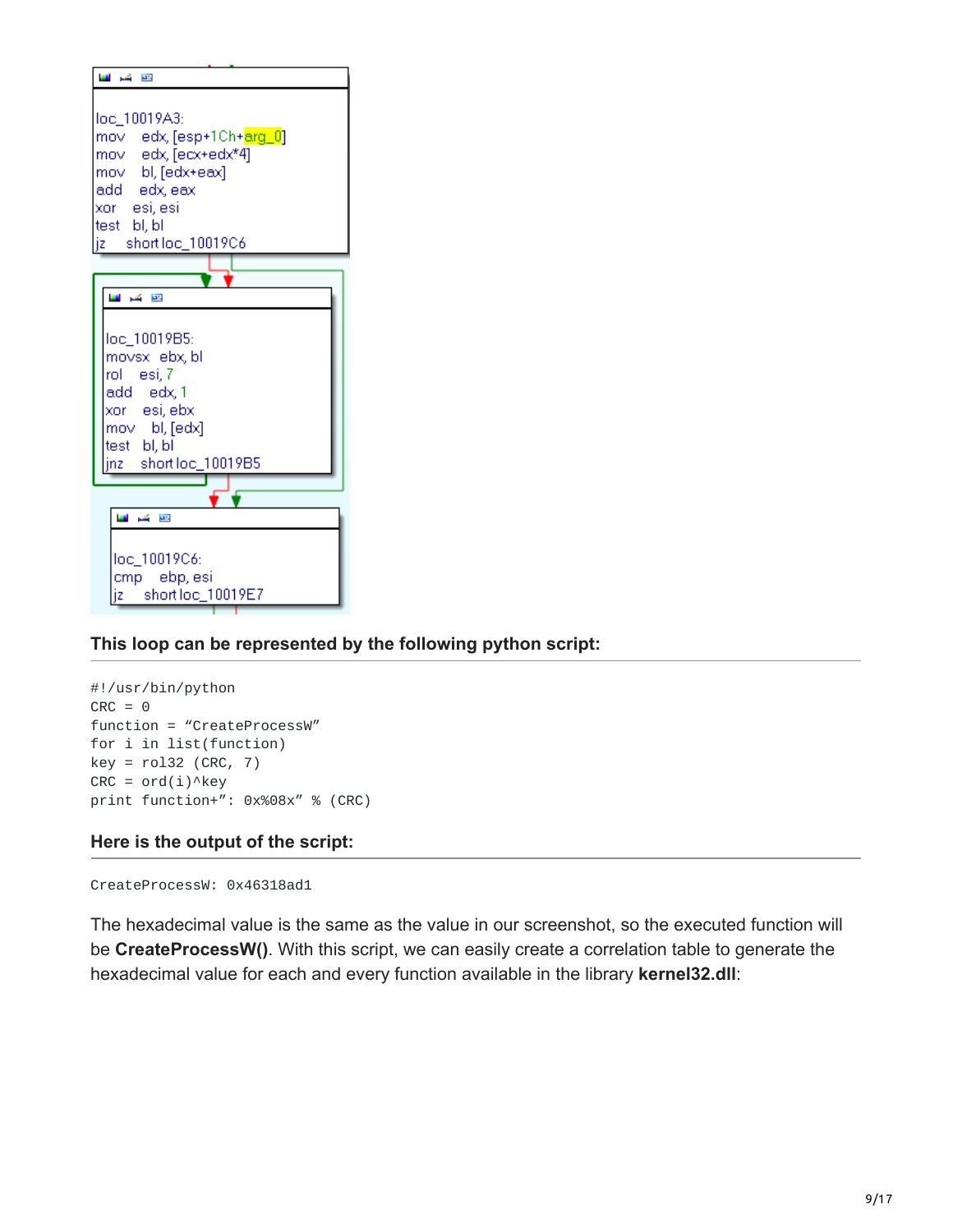```
paul@gdata:~/$ cat API.py
#!/usr/bin/python
import sys
import pefile
def rol32 (num, count): num1 = (num \le count) & 0xFFFFFFFF num2 = (num \ge (0x20 - count))& 0xFFFFFFFF return num1 | num2
pe = pefile.PE(sys.argv[1])
for exp in pe.DIRECTORY_ENTRY_EXPORT.symbols: cpt = 0 for i in list(exp.name): key =
rol32(cpt,7) cpt=ord(i)^key print exp.name+": 0x%08x" % (cpt)
paul@gdata:~/babar$ ./API.py kernel32.dll
ActivateActCtx: 0x5147f60f
AddAtomA: 0x1e1865e5
AddAtomW: 0x1e1865f3
AddConsoleAliasA: 0x06dc97e5
AddConsoleAliasW: 0x06dc97f3
AddLocalAlternateComputerNameA: 0xedbafee8
AddLocalAlternateComputerNameW: 0xedbafefe
...
```
#### **Babar case:**

The Babar malware does not perform a kind of "CRC" regarding the function name. The algorithm is more complex. However, the philosophy is the same: for each exported function name, the malware applies an algorithm in order to verify if the calculated "hash" matches the wanted "hash".

To create the correlation table in this case, our approach was to instrument the debugger using Python. On our samples, the instruction at 0x10040930 (**CMP ECX, [EAX]**) is really interesting because ECXcontains the desired "hash", [EAX] contains the calculated "hash" of the current exported function and finally [EBX] contains the current exported function name. So we can create a short Immunity Debugger Python script to calculate these values for each exported function name and create the table:

```
from immlib import *
from immutils import *
def main(args): imm = Debugger() imm.setBreakpoint(0x10040930) imm.run() while True:
regs=imm.getRegs() fct = imm.readString(regs['EBX']) value = imm.readMemory(regs['EAX'],
4)[::-1] imm.log(fct+":"+value.encode('hex')) imm.run()
```
#### **And the output:**

```
AcquireSRWLockExclusive:333bab35
AcquireSRWLockShared:567cb604
ActivateActCtx:4e17a661
AddAtomA:3b9ce8fb
AddAtomW:236e73a4
AddConsoleAliasA:42b5c543
AddConsoleAliasW:e566de2b
AddDllDirectory:94debd22
AddIntegrityLabelToBoundaryDescriptor:b4107a12
AddLocalAlternateComputerNameA:1f6ed911
…
```
If you are interested in the complete correlation tables, please contact us at intelligence@gdata.de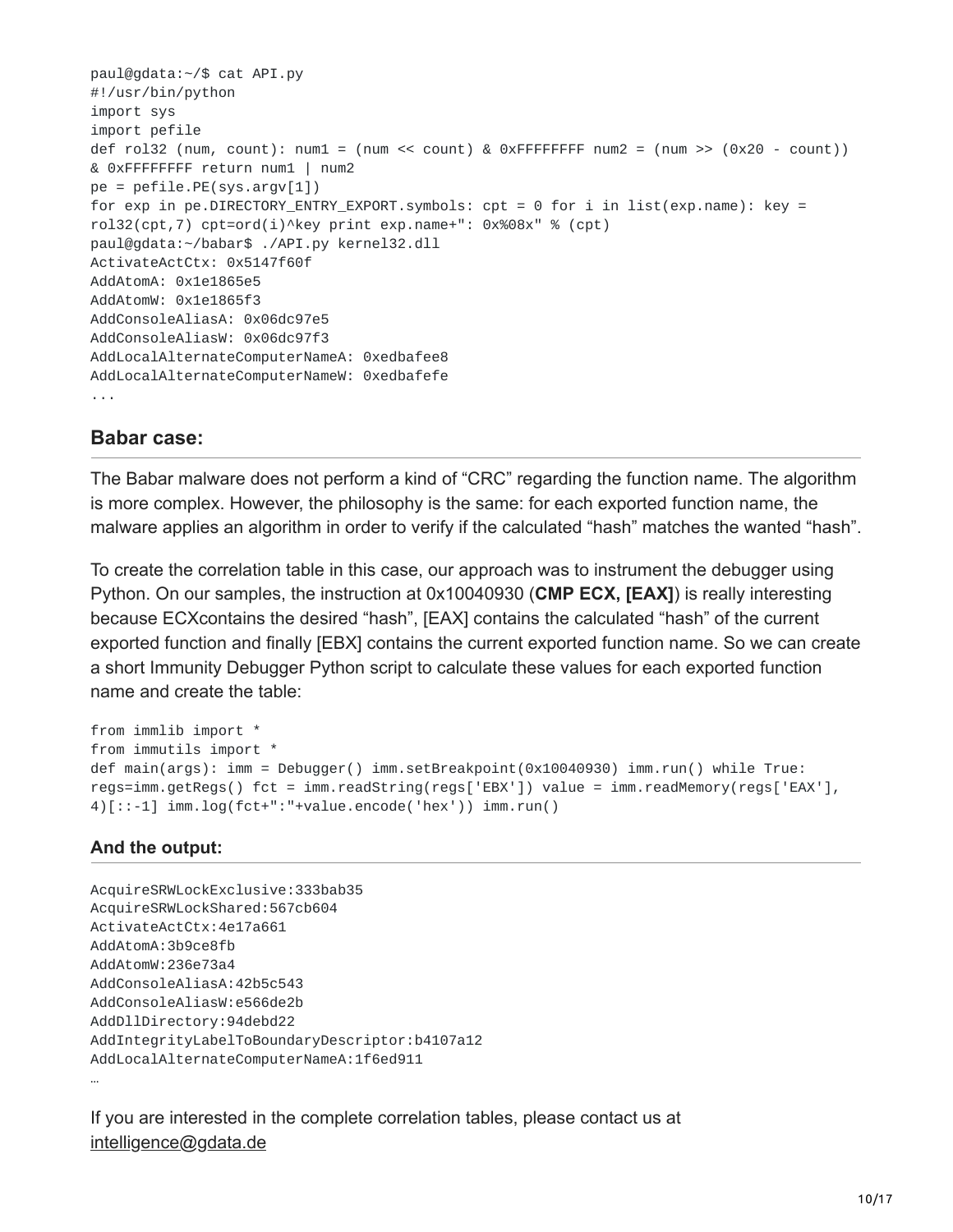## **Babar configuration extraction and analysis**

The configuration of the malware is encrypted with the AES algorithm. The key and the offset where the configuration is stored are located at the end of the Babar payloads (the .dll files). Once decrypted, we can identify the following content, which reveals information about command and control servers as well as certain process names and file name extensions the malware will keep an eye on:

#### **Sample: 5da5079754d975d5b04342abf9d60bd0bae181a0**

excel.exe, winword.exe, powerpnt.exe, visio.exe, acrord32.exe, notepad.exe, wordpad.exe txt, rtf, xls, xlsx, ppt, ppts, doc, docx, pdf, vsd skype.exe, msnmsgr.exe, oovoo.exe, nimbuzz.exe, googletalk.exe, yahoomessenger.exe, xlite.exe hxxp://www.alexpetro.com/images/training/courses/bb212/index.php hxxp://www.etehadyie.ir/images/public/bb212/index.php

#### **Sample: efbe18eb8a66e4b6289a5c53f22254f76e3a29db:**

excel.exe, winword.exe, powerpnt.exe, visio.exe, acrord32.exe, notepad.exe, wordpad.exe txt, rtf, xls, xlsx, ppt, ppts, doc, docx, pdf, vsd skype.exe, msnmsgr.exe, oovoo.exe, nimbuzz.exe, googletalk.exe, yahoomessenger.exe, xlite.exe hxxp://www.horizons-tourisme.com/\_vti\_bin/\_vti\_msc/bb/index.php hxxp://www.gezelimmi.com/wp-includes/misc/bb/index.php

The first line contains document viewer processes, the second line contains media document extensions and the third line contains instant messaging processes. The use of this information will be described below in the chapter Babar's spy features.

Finally, the last line contains the URLs of the command and control servers. The following information is available at the time of writing this article:

www.alexpetro.com

- Website topic: Service company for drilling equipment (oil and gas), located in Egypt
- Domain registrant's origin: -
- Website hosted in: Texas, USA

www.etehadyie.ir (not available during investigation)

- Website topic: Home appliances (according to Google translator)
- Domain registrant's origin: Tehran, Iran
- Website hosted in: -

www.horizons-tourisme.com

- Website topic: travel agency, located in Algeria
- Domain registrant's origin: Algiers, Algeria
- Website hosted in: Ohio, USA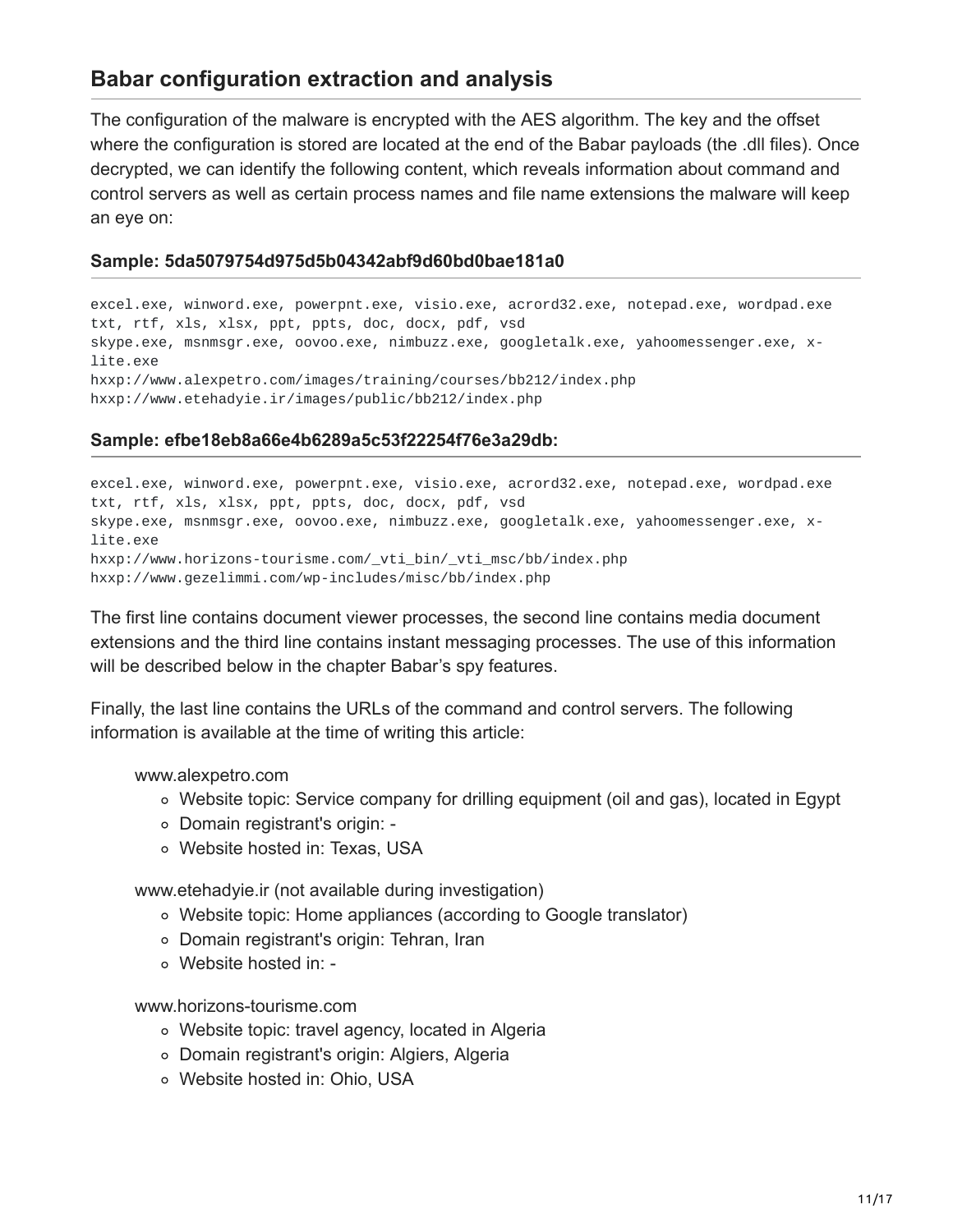www.gezelimmi.com (not available during investigation)

- Website topic: Turkish website to promote tourism in Turkey
- Domain registrant's origin: Merkez, Turkey
- Website hosted in: New York, USA

We do not know whether the command and controls were compromised legitimate websites, during the campaign, or servers dedicated to the attacks. Slide 23 mentions that C&C nodes were found "worldwide (including Canada, US, UK)".

## **Babar's espionage features**

The RAT has common features such as code execution, code injection into running processes, file stealing (the extensions listed in the configuration file come into play at this pint). However, Babar has additional features such as being a key logger in order to record key strokes and it also has the possibility to steal the clipboard content (frequently used to store passwords in case the user uses password storage application such as **KeePass**). The data is stored in the file **%COMMON\_APPDATA%\MSI\update.msi**. Here are two screenshots of the key logger API:

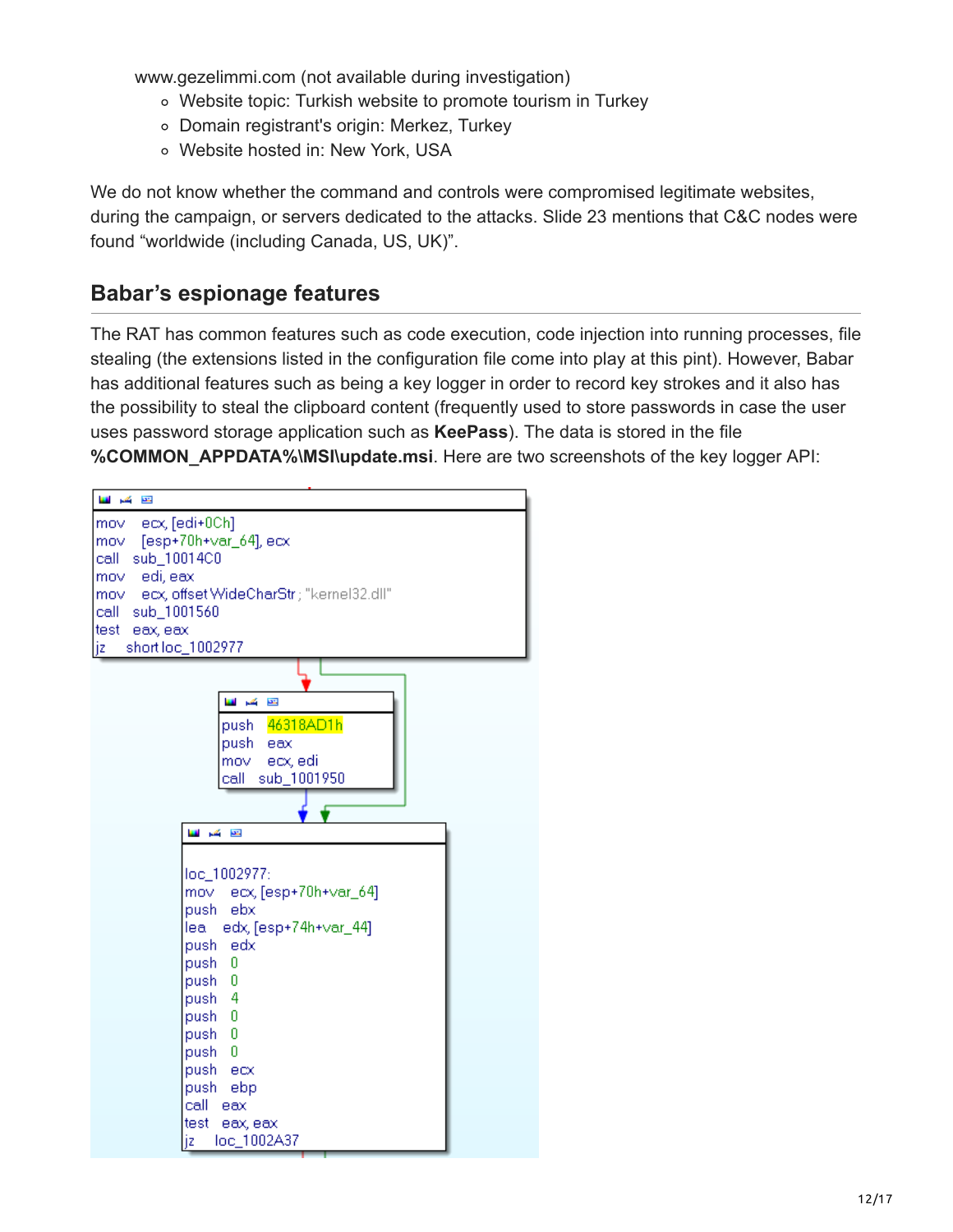And the following is a snippet of the clipboard stealer API:

| clipboard_API proc near     |                                                   |  |  |  |  |
|-----------------------------|---------------------------------------------------|--|--|--|--|
| var $10 =$ dword ptr $-10h$ |                                                   |  |  |  |  |
|                             | var $4$ = dword ptr $-4$                          |  |  |  |  |
|                             |                                                   |  |  |  |  |
| push                        | 4                                                 |  |  |  |  |
| <b>MOV</b>                  | eax, offset sub_10065A71                          |  |  |  |  |
| call                        | EH prolog3                                        |  |  |  |  |
| mov                         | esi, ecx                                          |  |  |  |  |
| <b>INOV</b>                 | [ebp+var_10], esi                                 |  |  |  |  |
| push                        | offset aUser32_dll_0 ; "user32.dll"               |  |  |  |  |
| call                        | loadlibrary                                       |  |  |  |  |
| land                        | [ebp+var 4], 0                                    |  |  |  |  |
| push                        | ; IsClipboardFormatAvailable<br><b>8C1CC96EAh</b> |  |  |  |  |
| mov                         | ecx. esi                                          |  |  |  |  |
| <b>nov</b>                  | dword ptr [esi], offset off 1006B2CC              |  |  |  |  |
| call                        | API obfuscation                                   |  |  |  |  |
| push                        | 23F41765h<br>; OpenClipboard                      |  |  |  |  |
| mov                         | ecx. esi                                          |  |  |  |  |
| <b>MOV</b>                  | [esi+0Ch], eax                                    |  |  |  |  |
| call                        | API obfuscation                                   |  |  |  |  |
| push                        | 0FA1318DCh<br>; GetClipboardData                  |  |  |  |  |
| mov                         | ecx. esi                                          |  |  |  |  |
| <b>MOV</b>                  | [esi+10h], eax                                    |  |  |  |  |
| call                        | API obfuscation                                   |  |  |  |  |
| push                        | ; CloseClipboard<br>424878DEh                     |  |  |  |  |
| <b>mov</b>                  | ecx, esi                                          |  |  |  |  |
| <b>nov</b>                  | [esi+14h], eax                                    |  |  |  |  |
| call                        | API obfuscation                                   |  |  |  |  |
| mou                         | Toe <sub>1</sub> 10h1<br>nn u                     |  |  |  |  |

Babar is also able to take screenshots of the infected desktop (thanks to the GdiPlus API). Here is a snippet of the GdiPlus API: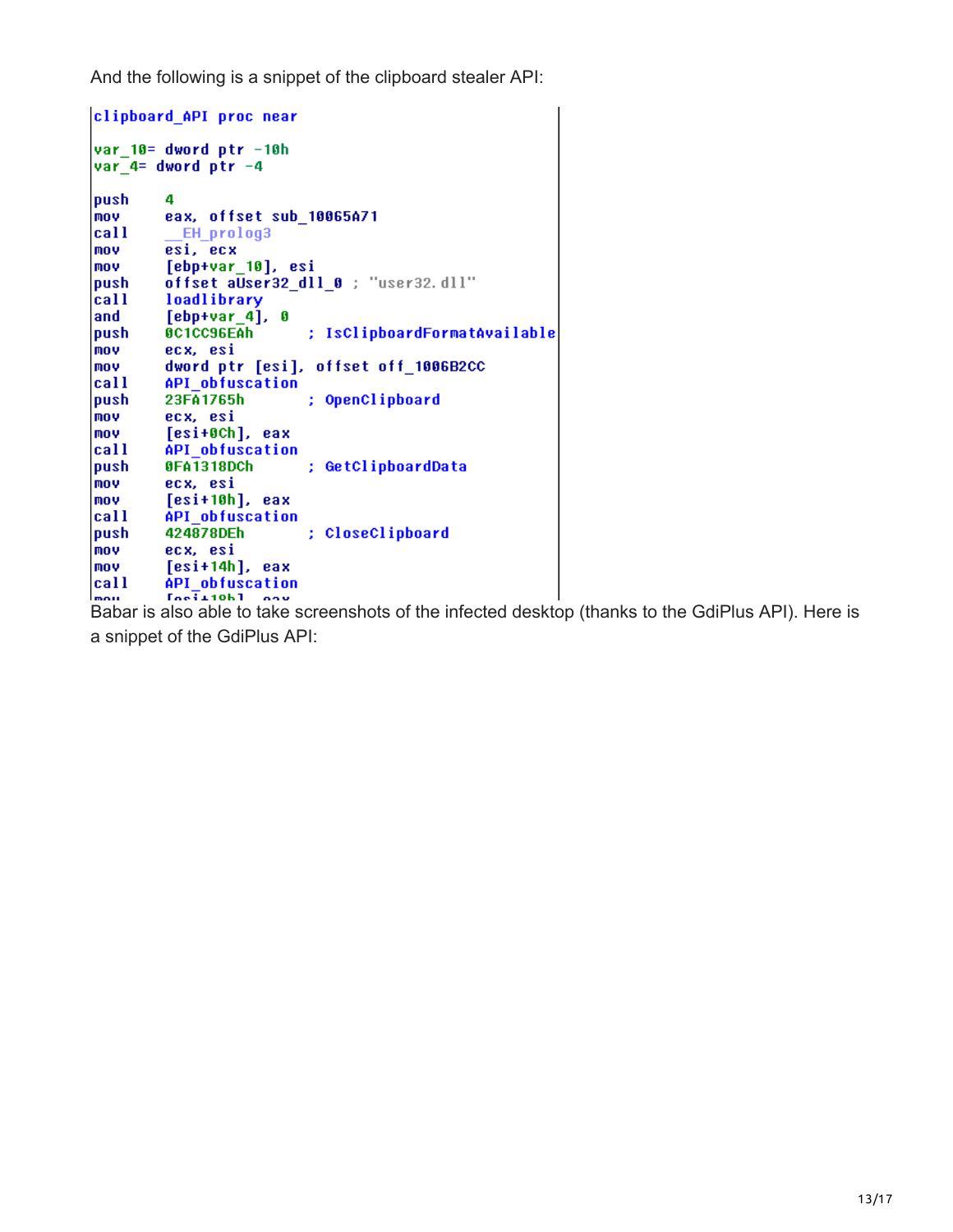| call       | <b>EH prolog3</b>                    |
|------------|--------------------------------------|
| mov        | esi, ecx                             |
| mov        | [ebp+var_10], esi                    |
| push       | offset aWinmm dll ; "winmm.dll"      |
| call       | loadlibrary                          |
| and        | $[$ ebp+var 4 $]$ , 0                |
| push       | 860FC87Fh<br>; waveInGetNumDevs      |
| <b>MOV</b> | ecx. esi                             |
| mov        | dword ptr [esi], offset off_1006B2CC |
| call       | API obfuscation                      |
| push       | 84BBAE3Ch<br>; waveInGetDevCapsA     |
| mov        | ecx. esi                             |
| mov        | [esi+0Ch], eax                       |
| call       | API obfuscation                      |
| push       | 201CA672h<br>; waveInOpen            |
| mov        | ecx, esi                             |
| mov        | [esi+10h], eax                       |
| call       | API obfuscation                      |
| push       | 0C4C74E68h<br>: waveInClose          |
| mov        | ecx, esi                             |
| mov        | [esi+14h], eax                       |
| call       | API obfuscation                      |
| push       | 041F3183Fh<br>: waveInStart          |
| mnu        | ecx. esi                             |
| mov        | [esi+18h], eax                       |
| call       | API obfuscation                      |
| push       | 3CFFB6D8h<br>; waveInReset           |
| mov        | ecx, esi                             |
| mov        | [esi+1Ch], eax                       |
| call       | API obfuscation                      |
| push       | 2F582023h<br>waveInStop              |
| mov        | ecx. esi                             |
| <b>MOV</b> | [esi+20h], eax                       |
| call       | API obfuscation                      |
| push       | 7C159B03h<br>waveInPrepareHeader     |
|            |                                      |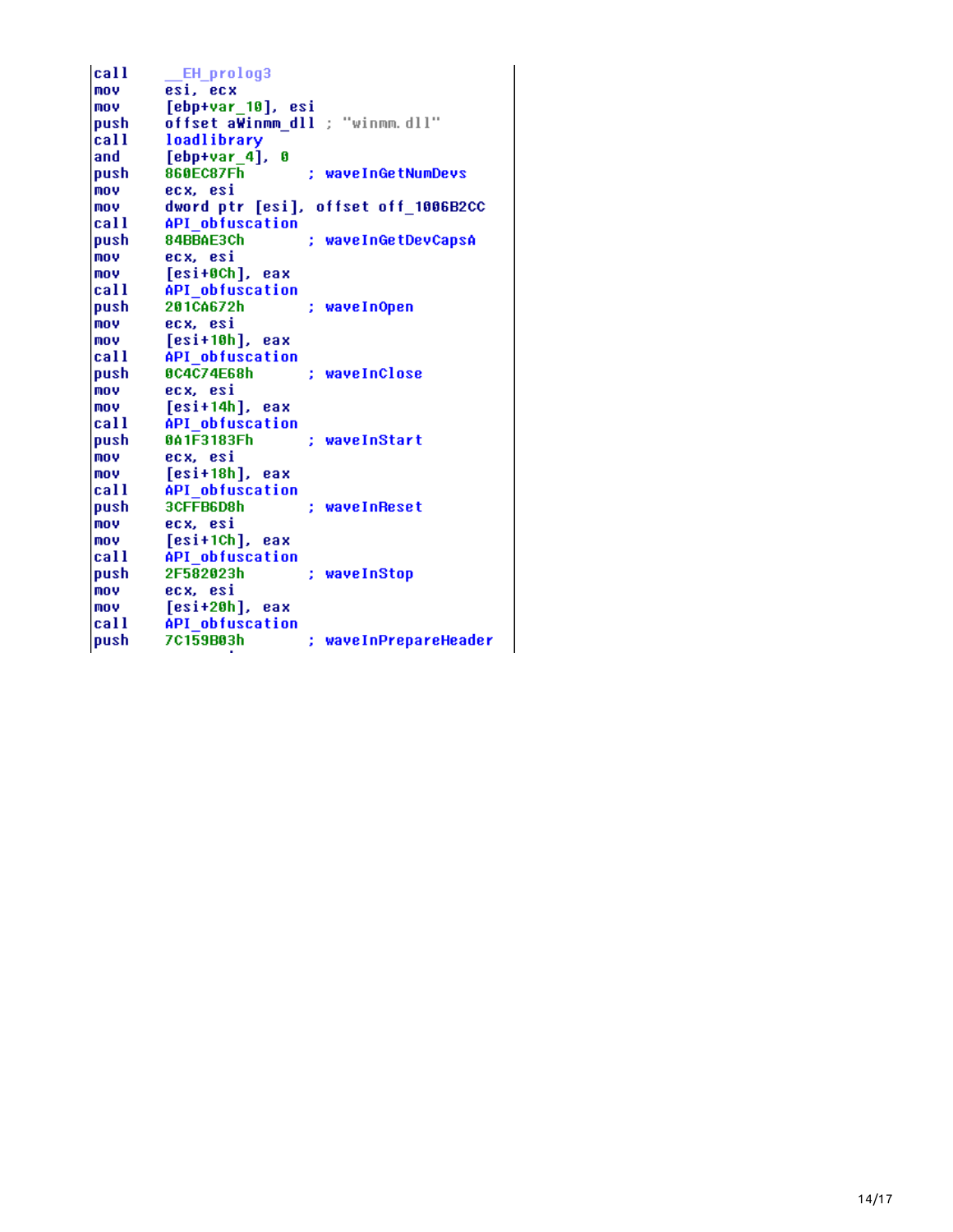

And finally, as every elephant, Babar has big ears and the malware is able to listen to conversations and log them by using the **dsound** and **winmm** libraries. We assume that the process list of the instant messaging services, seen in the configuration, is used to identify when the malware should enable this feature. The following screenshot shows the use of the **wave\*** API to record the audio flow:

Looking at the feature list, we can identify that this malware is meant to be a pure espionage tool. It is, regarding the current information, not harming the computer system itself but represents an elaborate instrument to function as wiretap and to exfiltrated data from computers infected. This leads to the assumption that the number of infected machines is rather small and chosen.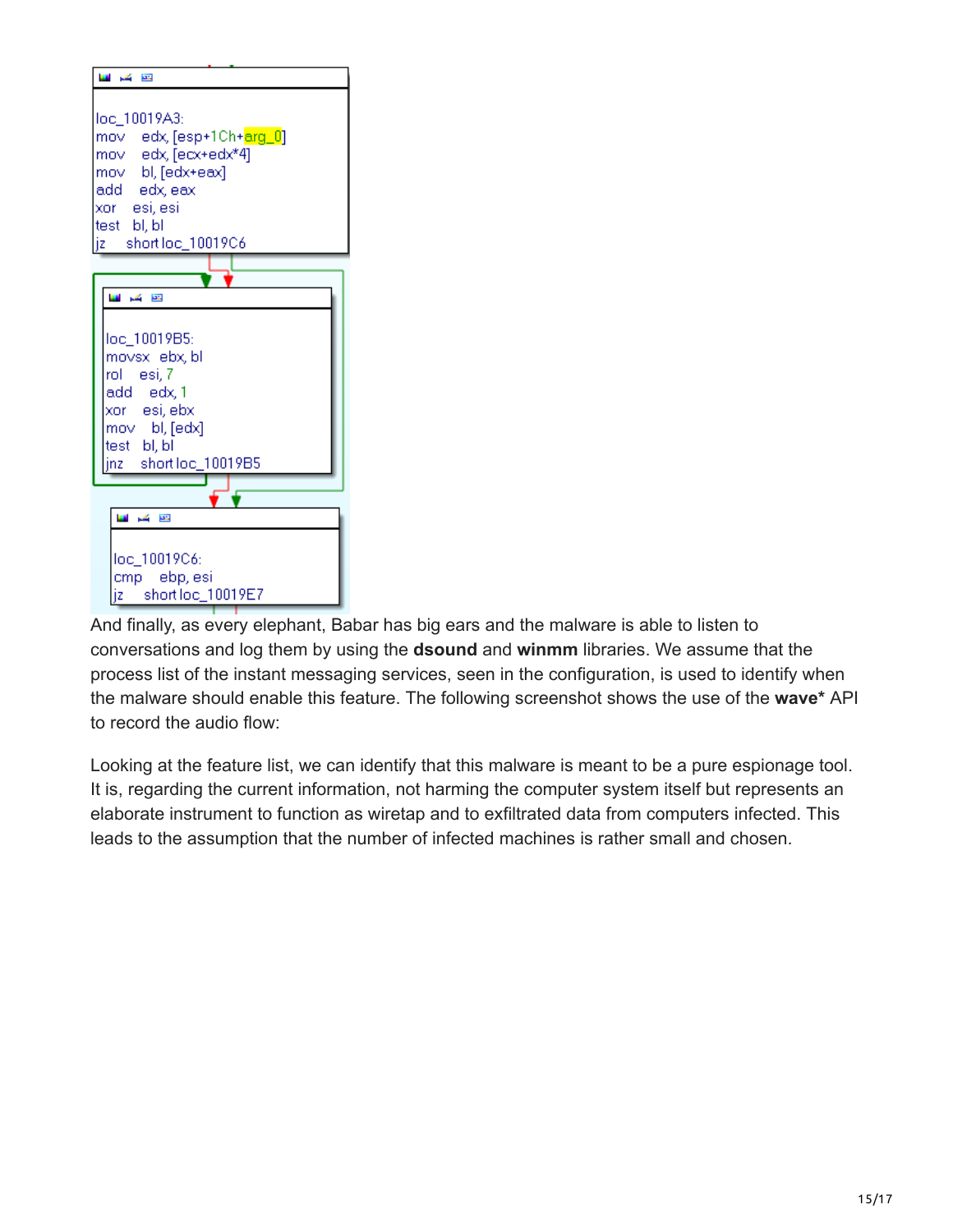| call        | <b>EH</b> prolog3                    |  |
|-------------|--------------------------------------|--|
| mov         | esi, ecx                             |  |
| mov         | [ebp+var 10], esi                    |  |
| <b>push</b> | offset aWinmm_dll ; "winmm.dll"      |  |
| call        | loadlibrary                          |  |
| and         | [ebp+var 4],<br>Ø                    |  |
| push        | 860EC87Fh<br>; waveInGetNumDevs      |  |
| mov         | ecx. esi                             |  |
| mov         | dword ptr [esi], offset off 1006B2CC |  |
| call        | API obfuscation                      |  |
| push        | 84BBAE3Ch<br>; waveInGetDevCapsA     |  |
| mov         | ecx. esi                             |  |
| mov         | [esi+0Ch], eax                       |  |
| call        | API obfuscation                      |  |
| <b>push</b> | 201CA672h<br>waveInOpen              |  |
| mov         | ecx. esi                             |  |
| mov         | [esi+10h], eax                       |  |
| call        | API obfuscation                      |  |
| push        | 0C4C74E68h<br>waveInClose            |  |
| mov         | ecx, esi                             |  |
| <b>nov</b>  | [esi+14h], eax                       |  |
| <b>call</b> | API obfuscation                      |  |
| push        | 041F3183Fh<br>waveInStart            |  |
| mov         | ecx. esi                             |  |
| mov         | [esi+18h], eax                       |  |
| <b>call</b> | API obfuscation                      |  |
| <b>push</b> | 3CFFB6D8h<br>; waveInReset           |  |
| mov         | ecx, esi                             |  |
| <b>MOV</b>  | [esi+1Ch], eax                       |  |
| call        | API obfuscation                      |  |
| push        | 2F582023h<br>waveInStop              |  |
| mov         | ecx, esi                             |  |
| mov         | [esi+20h], eax                       |  |
| call        | API obfuscation                      |  |
| push        | 7C159B03h<br>waveInPrepareHeader     |  |

## **Conclusion**

After having more information about the malware attributed to operation SNOWGLOBE, taken from the re-published slides, the G DATA experts are sure to have found samples which match the descriptions. EvilBunny and Babar might correspond to two of the three "implants" mentioned as Snowballs and Snowman.

The G DATA SecurityLabs are convinced that the number of similarities identified between EvilBunny and Babar show that both malware families originate from the same developers. The evil cartoon malware families share part of their code. The analyses suggest that the samples identified are newer versions of the malware CSEC described in the slides. This may be one reason for the absence of certain indications CSEC has mentioned.

Nevertheless, unfortunately, the experts cannot contribute further information with regards to the malware's origin nor the list of victims. The information CSEC provided was partly supported by indications found in the code, but no clue has been identified. The assertion of a "French intelligence community" being responsible remains unchanged. Attributing malware to any origin, especially when dealing with specialized and professional malware, has always been difficult.